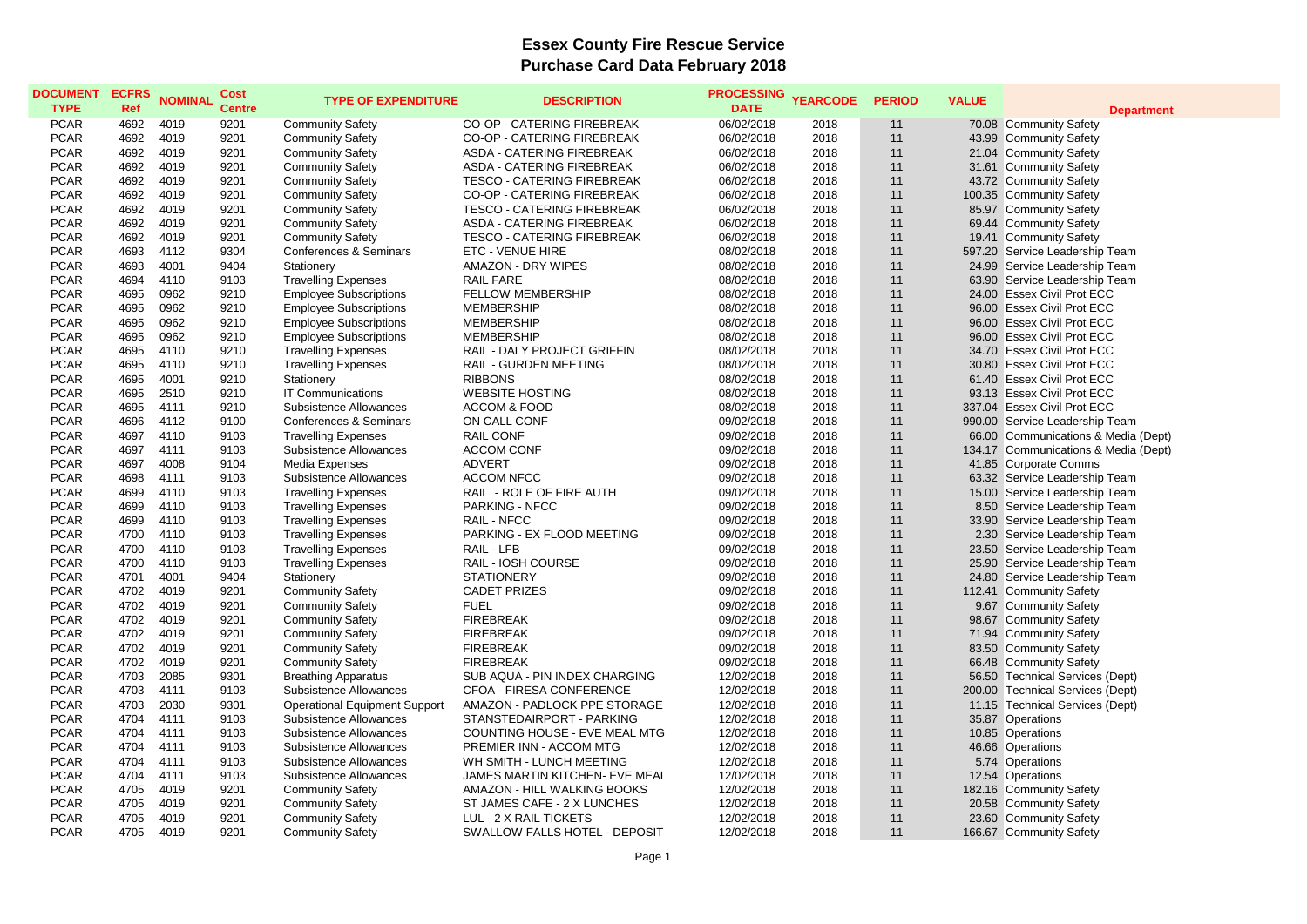| <b>DATE</b><br><b>TYPE</b><br><b>Ref</b><br><b>Centre</b><br><b>Department</b><br><b>PCAR</b><br>4706<br>4111<br>9304<br>STARBUCKS - 5XBREAKFAST COURSE<br>12/02/2018<br>2018<br>30.33 014 USAR<br>Subsistence Allowances<br>11<br><b>PCAR</b><br>4706<br>4111<br>9304<br>2018<br>11<br>Subsistence Allowances<br>PREMIER INN - ACCOM COURSE<br>12/02/2018<br>59.16 014 USAR<br><b>PCAR</b><br>4706<br>4111<br>9304<br>ROADCHEF - 2 X EVE MEAL COURSE<br>12/02/2018<br>2018<br>11<br>16.19 014 USAR<br>Subsistence Allowances<br><b>PCAR</b><br>4706<br>4111<br>9304<br>12/02/2018<br>70.83 014 USAR<br>Subsistence Allowances<br>SUITES HOTEL - ACCOM COURSE<br>2018<br>11<br><b>PCAR</b><br>4706<br>4111<br>9304<br>SUITES HOTEL - ACCOM COURSE<br>12/02/2018<br>2018<br>11<br>70.83 014 USAR<br>Subsistence Allowances<br><b>PCAR</b><br>4111<br>9304<br><b>BP - REFRESHMENT COURSE</b><br>4706<br>Subsistence Allowances<br>12/02/2018<br>2018<br>11<br>3.13 014 USAR<br><b>PCAR</b><br>9304<br>4706<br>4110<br><b>Travelling Expenses</b><br>VACATIONXPERT - FLIGHT COURSE<br>12/02/2018<br>2018<br>11<br>575.00 014 USAR<br><b>PCAR</b><br>9304<br>4706<br>4110<br><b>Travelling Expenses</b><br>CANADIAN GOV - CANANDIAN VISA<br>12/02/2018<br>2018<br>11<br>4.17 014 USAR<br><b>PCAR</b><br>4706<br>4110<br>9304<br><b>Travelling Expenses</b><br><b>HEATHROW AIRPORT - PARKING</b><br>12/02/2018<br>2018<br>11<br>95.33 014 USAR<br><b>PCAR</b><br>4707<br>4019<br>9201<br><b>Community Safety</b><br><b>TESCO - CATERING FIREBREAK</b><br>12/02/2018<br>2018<br>11<br>37.07 Community Safety<br><b>PCAR</b><br>4707<br>4019<br>9201<br><b>Community Safety</b><br><b>TESCO - CATERING FIREBREAK</b><br>12/02/2018<br>2018<br>11<br>85.46 Community Safety<br><b>PCAR</b><br>4707<br>4019<br>9201<br><b>Community Safety</b><br>TESCO - CATERING FIREBREAK<br>11<br>38.89 Community Safety<br>12/02/2018<br>2018<br><b>PCAR</b><br>4707<br>4019<br>9201<br><b>Community Safety</b><br>TESCO - CATERING FIREBREAK<br>12/02/2018<br>2018<br>11<br>40.65 Community Safety<br><b>PCAR</b><br>4707<br>4019<br>9201<br><b>TESCO - CATERING FIREBREAK</b><br>12/02/2018<br>11<br>40.71 Community Safety<br><b>Community Safety</b><br>2018<br><b>PCAR</b><br>4707<br>4019<br>9201<br><b>Community Safety</b><br>MORRISONS - CATERING FIREBREAK<br>12/02/2018<br>2018<br>11<br>17.48 Community Safety<br><b>PCAR</b><br>4019<br>9201<br>SAINSBURYS-CATERING FIREBREAK<br>11<br>37.02 Community Safety<br>4707<br><b>Community Safety</b><br>12/02/2018<br>2018<br><b>PCAR</b><br>4707<br>4019<br>9201<br>11<br><b>Community Safety</b><br>SAINSBURYS-CATERING FIREBREAK<br>12/02/2018<br>2018<br>42.85 Community Safety<br><b>PCAR</b><br>4707<br>4019<br>9201<br>2018<br>11<br>55.35 Community Safety<br><b>Community Safety</b><br>SAINSBURYS-CATERING FIREBREAK<br>12/02/2018 |  |
|-----------------------------------------------------------------------------------------------------------------------------------------------------------------------------------------------------------------------------------------------------------------------------------------------------------------------------------------------------------------------------------------------------------------------------------------------------------------------------------------------------------------------------------------------------------------------------------------------------------------------------------------------------------------------------------------------------------------------------------------------------------------------------------------------------------------------------------------------------------------------------------------------------------------------------------------------------------------------------------------------------------------------------------------------------------------------------------------------------------------------------------------------------------------------------------------------------------------------------------------------------------------------------------------------------------------------------------------------------------------------------------------------------------------------------------------------------------------------------------------------------------------------------------------------------------------------------------------------------------------------------------------------------------------------------------------------------------------------------------------------------------------------------------------------------------------------------------------------------------------------------------------------------------------------------------------------------------------------------------------------------------------------------------------------------------------------------------------------------------------------------------------------------------------------------------------------------------------------------------------------------------------------------------------------------------------------------------------------------------------------------------------------------------------------------------------------------------------------------------------------------------------------------------------------------------------------------------------------------------------------------------------------------------------------------------------------------------------------------------------------------------------------------------------------------------------------------------------------------------------------------------|--|
|                                                                                                                                                                                                                                                                                                                                                                                                                                                                                                                                                                                                                                                                                                                                                                                                                                                                                                                                                                                                                                                                                                                                                                                                                                                                                                                                                                                                                                                                                                                                                                                                                                                                                                                                                                                                                                                                                                                                                                                                                                                                                                                                                                                                                                                                                                                                                                                                                                                                                                                                                                                                                                                                                                                                                                                                                                                                                   |  |
|                                                                                                                                                                                                                                                                                                                                                                                                                                                                                                                                                                                                                                                                                                                                                                                                                                                                                                                                                                                                                                                                                                                                                                                                                                                                                                                                                                                                                                                                                                                                                                                                                                                                                                                                                                                                                                                                                                                                                                                                                                                                                                                                                                                                                                                                                                                                                                                                                                                                                                                                                                                                                                                                                                                                                                                                                                                                                   |  |
|                                                                                                                                                                                                                                                                                                                                                                                                                                                                                                                                                                                                                                                                                                                                                                                                                                                                                                                                                                                                                                                                                                                                                                                                                                                                                                                                                                                                                                                                                                                                                                                                                                                                                                                                                                                                                                                                                                                                                                                                                                                                                                                                                                                                                                                                                                                                                                                                                                                                                                                                                                                                                                                                                                                                                                                                                                                                                   |  |
|                                                                                                                                                                                                                                                                                                                                                                                                                                                                                                                                                                                                                                                                                                                                                                                                                                                                                                                                                                                                                                                                                                                                                                                                                                                                                                                                                                                                                                                                                                                                                                                                                                                                                                                                                                                                                                                                                                                                                                                                                                                                                                                                                                                                                                                                                                                                                                                                                                                                                                                                                                                                                                                                                                                                                                                                                                                                                   |  |
|                                                                                                                                                                                                                                                                                                                                                                                                                                                                                                                                                                                                                                                                                                                                                                                                                                                                                                                                                                                                                                                                                                                                                                                                                                                                                                                                                                                                                                                                                                                                                                                                                                                                                                                                                                                                                                                                                                                                                                                                                                                                                                                                                                                                                                                                                                                                                                                                                                                                                                                                                                                                                                                                                                                                                                                                                                                                                   |  |
|                                                                                                                                                                                                                                                                                                                                                                                                                                                                                                                                                                                                                                                                                                                                                                                                                                                                                                                                                                                                                                                                                                                                                                                                                                                                                                                                                                                                                                                                                                                                                                                                                                                                                                                                                                                                                                                                                                                                                                                                                                                                                                                                                                                                                                                                                                                                                                                                                                                                                                                                                                                                                                                                                                                                                                                                                                                                                   |  |
|                                                                                                                                                                                                                                                                                                                                                                                                                                                                                                                                                                                                                                                                                                                                                                                                                                                                                                                                                                                                                                                                                                                                                                                                                                                                                                                                                                                                                                                                                                                                                                                                                                                                                                                                                                                                                                                                                                                                                                                                                                                                                                                                                                                                                                                                                                                                                                                                                                                                                                                                                                                                                                                                                                                                                                                                                                                                                   |  |
|                                                                                                                                                                                                                                                                                                                                                                                                                                                                                                                                                                                                                                                                                                                                                                                                                                                                                                                                                                                                                                                                                                                                                                                                                                                                                                                                                                                                                                                                                                                                                                                                                                                                                                                                                                                                                                                                                                                                                                                                                                                                                                                                                                                                                                                                                                                                                                                                                                                                                                                                                                                                                                                                                                                                                                                                                                                                                   |  |
|                                                                                                                                                                                                                                                                                                                                                                                                                                                                                                                                                                                                                                                                                                                                                                                                                                                                                                                                                                                                                                                                                                                                                                                                                                                                                                                                                                                                                                                                                                                                                                                                                                                                                                                                                                                                                                                                                                                                                                                                                                                                                                                                                                                                                                                                                                                                                                                                                                                                                                                                                                                                                                                                                                                                                                                                                                                                                   |  |
|                                                                                                                                                                                                                                                                                                                                                                                                                                                                                                                                                                                                                                                                                                                                                                                                                                                                                                                                                                                                                                                                                                                                                                                                                                                                                                                                                                                                                                                                                                                                                                                                                                                                                                                                                                                                                                                                                                                                                                                                                                                                                                                                                                                                                                                                                                                                                                                                                                                                                                                                                                                                                                                                                                                                                                                                                                                                                   |  |
|                                                                                                                                                                                                                                                                                                                                                                                                                                                                                                                                                                                                                                                                                                                                                                                                                                                                                                                                                                                                                                                                                                                                                                                                                                                                                                                                                                                                                                                                                                                                                                                                                                                                                                                                                                                                                                                                                                                                                                                                                                                                                                                                                                                                                                                                                                                                                                                                                                                                                                                                                                                                                                                                                                                                                                                                                                                                                   |  |
|                                                                                                                                                                                                                                                                                                                                                                                                                                                                                                                                                                                                                                                                                                                                                                                                                                                                                                                                                                                                                                                                                                                                                                                                                                                                                                                                                                                                                                                                                                                                                                                                                                                                                                                                                                                                                                                                                                                                                                                                                                                                                                                                                                                                                                                                                                                                                                                                                                                                                                                                                                                                                                                                                                                                                                                                                                                                                   |  |
|                                                                                                                                                                                                                                                                                                                                                                                                                                                                                                                                                                                                                                                                                                                                                                                                                                                                                                                                                                                                                                                                                                                                                                                                                                                                                                                                                                                                                                                                                                                                                                                                                                                                                                                                                                                                                                                                                                                                                                                                                                                                                                                                                                                                                                                                                                                                                                                                                                                                                                                                                                                                                                                                                                                                                                                                                                                                                   |  |
|                                                                                                                                                                                                                                                                                                                                                                                                                                                                                                                                                                                                                                                                                                                                                                                                                                                                                                                                                                                                                                                                                                                                                                                                                                                                                                                                                                                                                                                                                                                                                                                                                                                                                                                                                                                                                                                                                                                                                                                                                                                                                                                                                                                                                                                                                                                                                                                                                                                                                                                                                                                                                                                                                                                                                                                                                                                                                   |  |
|                                                                                                                                                                                                                                                                                                                                                                                                                                                                                                                                                                                                                                                                                                                                                                                                                                                                                                                                                                                                                                                                                                                                                                                                                                                                                                                                                                                                                                                                                                                                                                                                                                                                                                                                                                                                                                                                                                                                                                                                                                                                                                                                                                                                                                                                                                                                                                                                                                                                                                                                                                                                                                                                                                                                                                                                                                                                                   |  |
|                                                                                                                                                                                                                                                                                                                                                                                                                                                                                                                                                                                                                                                                                                                                                                                                                                                                                                                                                                                                                                                                                                                                                                                                                                                                                                                                                                                                                                                                                                                                                                                                                                                                                                                                                                                                                                                                                                                                                                                                                                                                                                                                                                                                                                                                                                                                                                                                                                                                                                                                                                                                                                                                                                                                                                                                                                                                                   |  |
|                                                                                                                                                                                                                                                                                                                                                                                                                                                                                                                                                                                                                                                                                                                                                                                                                                                                                                                                                                                                                                                                                                                                                                                                                                                                                                                                                                                                                                                                                                                                                                                                                                                                                                                                                                                                                                                                                                                                                                                                                                                                                                                                                                                                                                                                                                                                                                                                                                                                                                                                                                                                                                                                                                                                                                                                                                                                                   |  |
|                                                                                                                                                                                                                                                                                                                                                                                                                                                                                                                                                                                                                                                                                                                                                                                                                                                                                                                                                                                                                                                                                                                                                                                                                                                                                                                                                                                                                                                                                                                                                                                                                                                                                                                                                                                                                                                                                                                                                                                                                                                                                                                                                                                                                                                                                                                                                                                                                                                                                                                                                                                                                                                                                                                                                                                                                                                                                   |  |
| <b>PCAR</b><br>21.24 Community Safety<br>4708<br>4019<br>9201<br><b>Community Safety</b><br><b>INREACH - TRACKER USEAGE</b><br>12/02/2018<br>2018<br>11                                                                                                                                                                                                                                                                                                                                                                                                                                                                                                                                                                                                                                                                                                                                                                                                                                                                                                                                                                                                                                                                                                                                                                                                                                                                                                                                                                                                                                                                                                                                                                                                                                                                                                                                                                                                                                                                                                                                                                                                                                                                                                                                                                                                                                                                                                                                                                                                                                                                                                                                                                                                                                                                                                                           |  |
| <b>PCAR</b><br>4708<br>4019<br>9201<br>CO OP - CATERING FIRE CADETS<br>12/02/2018<br>11<br><b>Community Safety</b><br>2018<br>2.19 Community Safety                                                                                                                                                                                                                                                                                                                                                                                                                                                                                                                                                                                                                                                                                                                                                                                                                                                                                                                                                                                                                                                                                                                                                                                                                                                                                                                                                                                                                                                                                                                                                                                                                                                                                                                                                                                                                                                                                                                                                                                                                                                                                                                                                                                                                                                                                                                                                                                                                                                                                                                                                                                                                                                                                                                               |  |
| <b>PCAR</b><br>4019<br>9201<br>426.67 Community Safety<br>4708<br><b>Community Safety</b><br>COTSWORLD - D OF E /ML EQUIP<br>12/02/2018<br>2018<br>11                                                                                                                                                                                                                                                                                                                                                                                                                                                                                                                                                                                                                                                                                                                                                                                                                                                                                                                                                                                                                                                                                                                                                                                                                                                                                                                                                                                                                                                                                                                                                                                                                                                                                                                                                                                                                                                                                                                                                                                                                                                                                                                                                                                                                                                                                                                                                                                                                                                                                                                                                                                                                                                                                                                             |  |
| <b>PCAR</b><br>9201<br>4708<br>4019<br><b>Community Safety</b><br>COTSWORLD - D OF E /ML EQUIP<br>12/02/2018<br>2018<br>11<br>266.67 Community Safety                                                                                                                                                                                                                                                                                                                                                                                                                                                                                                                                                                                                                                                                                                                                                                                                                                                                                                                                                                                                                                                                                                                                                                                                                                                                                                                                                                                                                                                                                                                                                                                                                                                                                                                                                                                                                                                                                                                                                                                                                                                                                                                                                                                                                                                                                                                                                                                                                                                                                                                                                                                                                                                                                                                             |  |
| <b>PCAR</b><br>4709<br>4019<br>9201<br><b>Community Safety</b><br>CO OP - REFRESHMENTS FIREBREAK<br>13/02/2018<br>2018<br>11<br>11.37 Community Safety                                                                                                                                                                                                                                                                                                                                                                                                                                                                                                                                                                                                                                                                                                                                                                                                                                                                                                                                                                                                                                                                                                                                                                                                                                                                                                                                                                                                                                                                                                                                                                                                                                                                                                                                                                                                                                                                                                                                                                                                                                                                                                                                                                                                                                                                                                                                                                                                                                                                                                                                                                                                                                                                                                                            |  |
| <b>PCAR</b><br>4710<br>4019<br>9201<br><b>Community Safety</b><br>AMAZON - TELEPHONE Y SPLITTER<br>13/02/2018<br>2018<br>11<br>19.31 Community Safety                                                                                                                                                                                                                                                                                                                                                                                                                                                                                                                                                                                                                                                                                                                                                                                                                                                                                                                                                                                                                                                                                                                                                                                                                                                                                                                                                                                                                                                                                                                                                                                                                                                                                                                                                                                                                                                                                                                                                                                                                                                                                                                                                                                                                                                                                                                                                                                                                                                                                                                                                                                                                                                                                                                             |  |
| <b>PCAR</b><br>2030<br>9103<br>4710<br><b>Operational Equipment Support</b><br>RELIABLE FIRE PROT - DISPOSAL<br>13/02/2018<br>2018<br>11<br>7.20 031 Leigh                                                                                                                                                                                                                                                                                                                                                                                                                                                                                                                                                                                                                                                                                                                                                                                                                                                                                                                                                                                                                                                                                                                                                                                                                                                                                                                                                                                                                                                                                                                                                                                                                                                                                                                                                                                                                                                                                                                                                                                                                                                                                                                                                                                                                                                                                                                                                                                                                                                                                                                                                                                                                                                                                                                        |  |
| <b>PCAR</b><br>4710<br>4111<br>9103<br>BOOKING.COM - ACCOM MTG<br>13/02/2018<br>11<br>54.17 Community Safety (Dept)<br>Subsistence Allowances<br>2018                                                                                                                                                                                                                                                                                                                                                                                                                                                                                                                                                                                                                                                                                                                                                                                                                                                                                                                                                                                                                                                                                                                                                                                                                                                                                                                                                                                                                                                                                                                                                                                                                                                                                                                                                                                                                                                                                                                                                                                                                                                                                                                                                                                                                                                                                                                                                                                                                                                                                                                                                                                                                                                                                                                             |  |
| <b>PCAR</b><br>4710<br>2030<br>9301<br>Operational Equipment Support<br>11<br>48.83 018 Frinton<br>AMAZON - BATTERY CHARGER<br>13/02/2018<br>2018                                                                                                                                                                                                                                                                                                                                                                                                                                                                                                                                                                                                                                                                                                                                                                                                                                                                                                                                                                                                                                                                                                                                                                                                                                                                                                                                                                                                                                                                                                                                                                                                                                                                                                                                                                                                                                                                                                                                                                                                                                                                                                                                                                                                                                                                                                                                                                                                                                                                                                                                                                                                                                                                                                                                 |  |
| <b>PCAR</b><br>4710<br>4019<br>9201<br><b>Community Safety</b><br>13/02/2018<br>2018<br>11<br>10.49 Community Safety<br>AMAZON - TOM TOM USB CHARGER                                                                                                                                                                                                                                                                                                                                                                                                                                                                                                                                                                                                                                                                                                                                                                                                                                                                                                                                                                                                                                                                                                                                                                                                                                                                                                                                                                                                                                                                                                                                                                                                                                                                                                                                                                                                                                                                                                                                                                                                                                                                                                                                                                                                                                                                                                                                                                                                                                                                                                                                                                                                                                                                                                                              |  |
| <b>PCAR</b><br>4711<br>0962<br>9504<br><b>Employee Subscriptions</b><br>13/02/2018<br>CIPS - CIPS MEMBERSHIP RENEWAL<br>2018<br>11<br>190.00 Purchasing & Supply (Dept)                                                                                                                                                                                                                                                                                                                                                                                                                                                                                                                                                                                                                                                                                                                                                                                                                                                                                                                                                                                                                                                                                                                                                                                                                                                                                                                                                                                                                                                                                                                                                                                                                                                                                                                                                                                                                                                                                                                                                                                                                                                                                                                                                                                                                                                                                                                                                                                                                                                                                                                                                                                                                                                                                                           |  |
| <b>PCAR</b><br>4712<br>4112<br>9304<br><b>Conferences &amp; Seminars</b><br>CFOA - CFOA CONFERENCE<br>13/02/2018<br>2018<br>11<br>200.00 Purchasing & Supply (Dept)                                                                                                                                                                                                                                                                                                                                                                                                                                                                                                                                                                                                                                                                                                                                                                                                                                                                                                                                                                                                                                                                                                                                                                                                                                                                                                                                                                                                                                                                                                                                                                                                                                                                                                                                                                                                                                                                                                                                                                                                                                                                                                                                                                                                                                                                                                                                                                                                                                                                                                                                                                                                                                                                                                               |  |
| <b>PCAR</b><br>0702<br>9304<br>4712<br>External Training - L&D Panel<br>PERSONAL STRENGTHS - MATERIALS<br>13/02/2018<br>2018<br>11<br>1,841.00 Training                                                                                                                                                                                                                                                                                                                                                                                                                                                                                                                                                                                                                                                                                                                                                                                                                                                                                                                                                                                                                                                                                                                                                                                                                                                                                                                                                                                                                                                                                                                                                                                                                                                                                                                                                                                                                                                                                                                                                                                                                                                                                                                                                                                                                                                                                                                                                                                                                                                                                                                                                                                                                                                                                                                           |  |
| <b>PCAR</b><br>4712<br>0962<br>9504<br><b>Employee Subscriptions</b><br><b>CIPS - CIPS MEMBERSHIP</b><br>13/02/2018<br>2018<br>11<br>190.00 Purchasing & Supply (Dept)                                                                                                                                                                                                                                                                                                                                                                                                                                                                                                                                                                                                                                                                                                                                                                                                                                                                                                                                                                                                                                                                                                                                                                                                                                                                                                                                                                                                                                                                                                                                                                                                                                                                                                                                                                                                                                                                                                                                                                                                                                                                                                                                                                                                                                                                                                                                                                                                                                                                                                                                                                                                                                                                                                            |  |
| <b>PCAR</b><br>4713<br>4111<br>9103<br>PREMIER INN - ACCOM X 3 PEOPLE<br>2018<br>11<br>Subsistence Allowances<br>13/02/2018<br>209.97 Operations                                                                                                                                                                                                                                                                                                                                                                                                                                                                                                                                                                                                                                                                                                                                                                                                                                                                                                                                                                                                                                                                                                                                                                                                                                                                                                                                                                                                                                                                                                                                                                                                                                                                                                                                                                                                                                                                                                                                                                                                                                                                                                                                                                                                                                                                                                                                                                                                                                                                                                                                                                                                                                                                                                                                  |  |
| <b>PCAR</b><br>4713<br>4019<br>9201<br><b>Community Safety</b><br>AMAZON- PILOT CASE REPLACEMENT<br>13/02/2018<br>2018<br>11<br>35.82 Community Safety (Dept)                                                                                                                                                                                                                                                                                                                                                                                                                                                                                                                                                                                                                                                                                                                                                                                                                                                                                                                                                                                                                                                                                                                                                                                                                                                                                                                                                                                                                                                                                                                                                                                                                                                                                                                                                                                                                                                                                                                                                                                                                                                                                                                                                                                                                                                                                                                                                                                                                                                                                                                                                                                                                                                                                                                     |  |
| <b>PCAR</b><br>4019<br>9201<br>4713<br><b>Community Safety</b><br>MORRISONS - 10 X VEGTABLE OIL<br>13/02/2018<br>2018<br>11<br>35.00 Community Safety (Dept)                                                                                                                                                                                                                                                                                                                                                                                                                                                                                                                                                                                                                                                                                                                                                                                                                                                                                                                                                                                                                                                                                                                                                                                                                                                                                                                                                                                                                                                                                                                                                                                                                                                                                                                                                                                                                                                                                                                                                                                                                                                                                                                                                                                                                                                                                                                                                                                                                                                                                                                                                                                                                                                                                                                      |  |
| <b>PCAR</b><br>4713<br>4111<br>9304<br>Subsistence Allowances<br>CAMPANILE HOTEL - ACCOM COURSE<br>13/02/2018<br>2018<br>11<br>193.46 ICT (Dept)                                                                                                                                                                                                                                                                                                                                                                                                                                                                                                                                                                                                                                                                                                                                                                                                                                                                                                                                                                                                                                                                                                                                                                                                                                                                                                                                                                                                                                                                                                                                                                                                                                                                                                                                                                                                                                                                                                                                                                                                                                                                                                                                                                                                                                                                                                                                                                                                                                                                                                                                                                                                                                                                                                                                  |  |
| <b>PCAR</b><br>4713<br>4019<br>9201<br><b>AMAZON - PILOT CASE</b><br>11<br>35.82 Community Safety<br><b>Community Safety</b><br>13/02/2018<br>2018                                                                                                                                                                                                                                                                                                                                                                                                                                                                                                                                                                                                                                                                                                                                                                                                                                                                                                                                                                                                                                                                                                                                                                                                                                                                                                                                                                                                                                                                                                                                                                                                                                                                                                                                                                                                                                                                                                                                                                                                                                                                                                                                                                                                                                                                                                                                                                                                                                                                                                                                                                                                                                                                                                                                |  |
| <b>PCAR</b><br>4713<br>6099<br>9100<br>Subscriptions - Corporate<br>UBM - SUBSCRIPTION RENEWAL<br>13/02/2018<br>2018<br>11<br>107.00 Property Dept                                                                                                                                                                                                                                                                                                                                                                                                                                                                                                                                                                                                                                                                                                                                                                                                                                                                                                                                                                                                                                                                                                                                                                                                                                                                                                                                                                                                                                                                                                                                                                                                                                                                                                                                                                                                                                                                                                                                                                                                                                                                                                                                                                                                                                                                                                                                                                                                                                                                                                                                                                                                                                                                                                                                |  |
| <b>PCAR</b><br>4713<br>2017<br>9401<br>Canteen Equipment<br>MORRISONS - 1.7 LTR KETTLE<br>13/02/2018<br>2018<br>11<br>25.00 Workshops Engineering (Dept)                                                                                                                                                                                                                                                                                                                                                                                                                                                                                                                                                                                                                                                                                                                                                                                                                                                                                                                                                                                                                                                                                                                                                                                                                                                                                                                                                                                                                                                                                                                                                                                                                                                                                                                                                                                                                                                                                                                                                                                                                                                                                                                                                                                                                                                                                                                                                                                                                                                                                                                                                                                                                                                                                                                          |  |
| <b>PCAR</b><br>4714<br>4111<br>9103<br>Subsistence Allowances<br>ARAMARK LTD - LUNCHES X 3<br>15/02/2018<br>2018<br>11<br>13.74 Operations                                                                                                                                                                                                                                                                                                                                                                                                                                                                                                                                                                                                                                                                                                                                                                                                                                                                                                                                                                                                                                                                                                                                                                                                                                                                                                                                                                                                                                                                                                                                                                                                                                                                                                                                                                                                                                                                                                                                                                                                                                                                                                                                                                                                                                                                                                                                                                                                                                                                                                                                                                                                                                                                                                                                        |  |
| <b>PCAR</b><br>4111<br>9103<br>TESCO - LUNCH ESMCP MEETING<br>15/02/2018<br>11<br>3.80 East Area Command<br>4715<br>Subsistence Allowances<br>2018                                                                                                                                                                                                                                                                                                                                                                                                                                                                                                                                                                                                                                                                                                                                                                                                                                                                                                                                                                                                                                                                                                                                                                                                                                                                                                                                                                                                                                                                                                                                                                                                                                                                                                                                                                                                                                                                                                                                                                                                                                                                                                                                                                                                                                                                                                                                                                                                                                                                                                                                                                                                                                                                                                                                |  |
| <b>PCAR</b><br>4715<br>4110<br>9103<br>11<br>31.30 East Area Command<br><b>Travelling Expenses</b><br><b>GREATER ANGLIA- RAIL ESMCP MTG</b><br>15/02/2018<br>2018                                                                                                                                                                                                                                                                                                                                                                                                                                                                                                                                                                                                                                                                                                                                                                                                                                                                                                                                                                                                                                                                                                                                                                                                                                                                                                                                                                                                                                                                                                                                                                                                                                                                                                                                                                                                                                                                                                                                                                                                                                                                                                                                                                                                                                                                                                                                                                                                                                                                                                                                                                                                                                                                                                                 |  |
| <b>PCAR</b><br>4715<br>4110<br>9103<br>2018<br>11<br>31.30 East Area Command<br><b>Travelling Expenses</b><br><b>GREATER ANGLIA- RAIL ESMCP MTG</b><br>15/02/2018                                                                                                                                                                                                                                                                                                                                                                                                                                                                                                                                                                                                                                                                                                                                                                                                                                                                                                                                                                                                                                                                                                                                                                                                                                                                                                                                                                                                                                                                                                                                                                                                                                                                                                                                                                                                                                                                                                                                                                                                                                                                                                                                                                                                                                                                                                                                                                                                                                                                                                                                                                                                                                                                                                                 |  |
| <b>PCAR</b><br>4715<br>4015<br>8200<br><b>Community Commanders Funds</b><br><b>COURTS OF RAYLEIGH - FLOWERS</b><br>15/02/2018<br>2018<br>11<br>25.00 East Area Command                                                                                                                                                                                                                                                                                                                                                                                                                                                                                                                                                                                                                                                                                                                                                                                                                                                                                                                                                                                                                                                                                                                                                                                                                                                                                                                                                                                                                                                                                                                                                                                                                                                                                                                                                                                                                                                                                                                                                                                                                                                                                                                                                                                                                                                                                                                                                                                                                                                                                                                                                                                                                                                                                                            |  |
| <b>PCAR</b><br>4716<br>4005<br>9505<br><b>IT Consumables</b><br>11<br>20.79 ICT - Consumables Hardware<br>AMAZON - 5 X HEADPHONES<br>15/02/2018<br>2018                                                                                                                                                                                                                                                                                                                                                                                                                                                                                                                                                                                                                                                                                                                                                                                                                                                                                                                                                                                                                                                                                                                                                                                                                                                                                                                                                                                                                                                                                                                                                                                                                                                                                                                                                                                                                                                                                                                                                                                                                                                                                                                                                                                                                                                                                                                                                                                                                                                                                                                                                                                                                                                                                                                           |  |
| <b>PCAR</b><br>4005<br>9505<br><b>IT Consumables</b><br>4716<br>AMAZON - 5 X IN CAR CHARGERS<br>15/02/2018<br>2018<br>11<br>29.13 ICT Consumables - Telephones                                                                                                                                                                                                                                                                                                                                                                                                                                                                                                                                                                                                                                                                                                                                                                                                                                                                                                                                                                                                                                                                                                                                                                                                                                                                                                                                                                                                                                                                                                                                                                                                                                                                                                                                                                                                                                                                                                                                                                                                                                                                                                                                                                                                                                                                                                                                                                                                                                                                                                                                                                                                                                                                                                                    |  |
| <b>PCAR</b><br>9304<br>4716<br>4111<br>Subsistence Allowances<br>SAFETYMEN LTD- LADDER TRAINING<br>15/02/2018<br>11<br>95.00 Training<br>2018                                                                                                                                                                                                                                                                                                                                                                                                                                                                                                                                                                                                                                                                                                                                                                                                                                                                                                                                                                                                                                                                                                                                                                                                                                                                                                                                                                                                                                                                                                                                                                                                                                                                                                                                                                                                                                                                                                                                                                                                                                                                                                                                                                                                                                                                                                                                                                                                                                                                                                                                                                                                                                                                                                                                     |  |
| <b>PCAR</b><br>4716<br>4005<br>9505<br>11<br>7.50 ICT - Consumables Hardware<br><b>IT Consumables</b><br>J2EFAX - MONTHLY SUBSCRIPTION<br>15/02/2018<br>2018                                                                                                                                                                                                                                                                                                                                                                                                                                                                                                                                                                                                                                                                                                                                                                                                                                                                                                                                                                                                                                                                                                                                                                                                                                                                                                                                                                                                                                                                                                                                                                                                                                                                                                                                                                                                                                                                                                                                                                                                                                                                                                                                                                                                                                                                                                                                                                                                                                                                                                                                                                                                                                                                                                                      |  |
| <b>PCAR</b><br>4717<br>2017<br>9401<br>Canteen Equipment<br><b>CURRYS - REPLACE MICROWAVE</b><br>15/02/2018<br>2018<br>11<br>66.66 Property Dept                                                                                                                                                                                                                                                                                                                                                                                                                                                                                                                                                                                                                                                                                                                                                                                                                                                                                                                                                                                                                                                                                                                                                                                                                                                                                                                                                                                                                                                                                                                                                                                                                                                                                                                                                                                                                                                                                                                                                                                                                                                                                                                                                                                                                                                                                                                                                                                                                                                                                                                                                                                                                                                                                                                                  |  |
| <b>PCAR</b><br>4717<br>2017<br>9401<br>PAYPAL - HEAVY DUTY CAN OPENER<br>15/02/2018<br>2018<br>11<br>54.16 Property Dept<br>Canteen Equipment                                                                                                                                                                                                                                                                                                                                                                                                                                                                                                                                                                                                                                                                                                                                                                                                                                                                                                                                                                                                                                                                                                                                                                                                                                                                                                                                                                                                                                                                                                                                                                                                                                                                                                                                                                                                                                                                                                                                                                                                                                                                                                                                                                                                                                                                                                                                                                                                                                                                                                                                                                                                                                                                                                                                     |  |
| <b>PCAR</b><br>4003<br>4718<br>9405<br>Postage Direct Mailing & Carriage ROYAL MAIL - POSTAGE STAMPS<br>19/02/2018<br>2018<br>11<br>112.00 Property Services                                                                                                                                                                                                                                                                                                                                                                                                                                                                                                                                                                                                                                                                                                                                                                                                                                                                                                                                                                                                                                                                                                                                                                                                                                                                                                                                                                                                                                                                                                                                                                                                                                                                                                                                                                                                                                                                                                                                                                                                                                                                                                                                                                                                                                                                                                                                                                                                                                                                                                                                                                                                                                                                                                                      |  |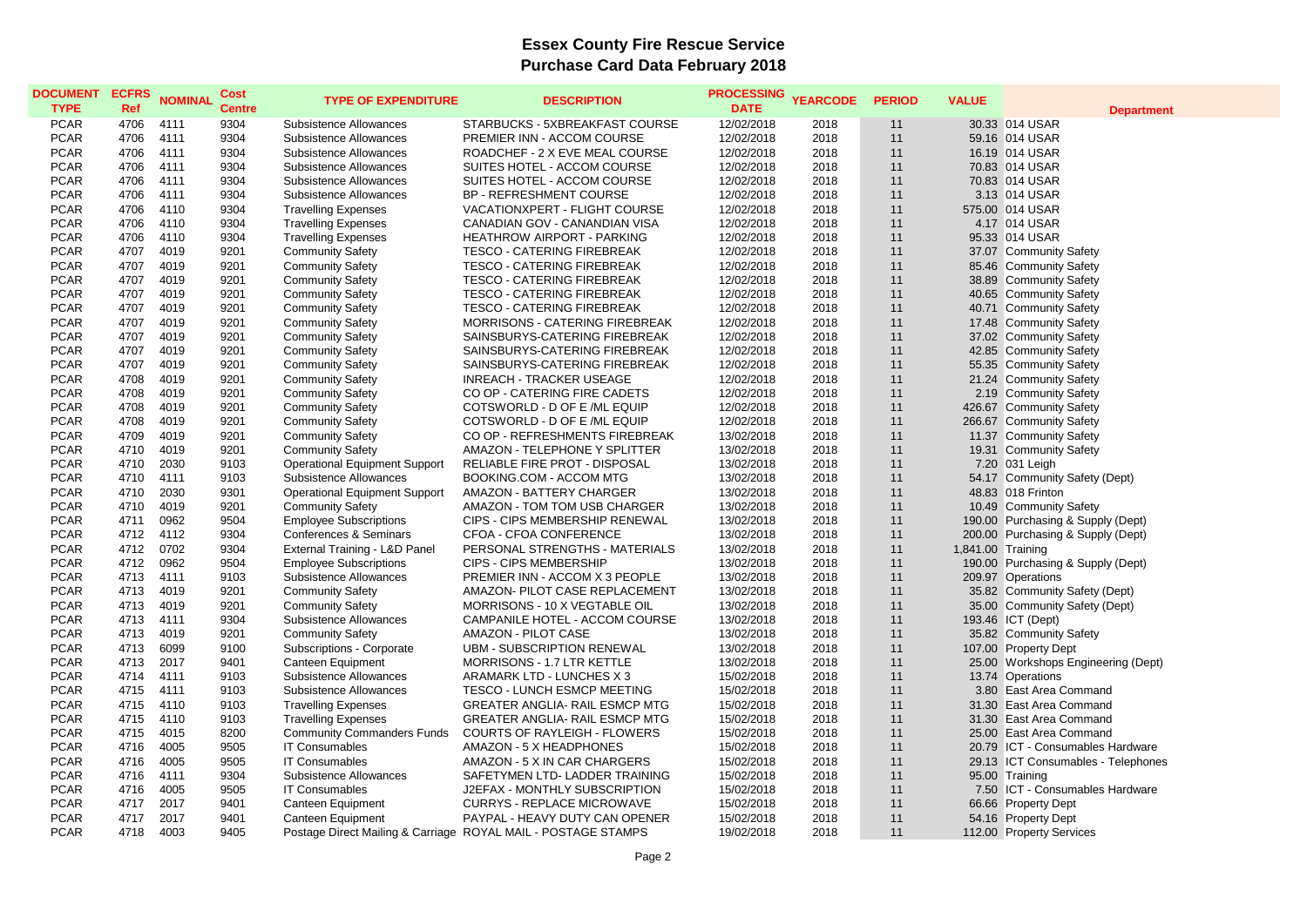| <b>DOCUMENT</b> | <b>ECFRS</b> | <b>NOMINAL</b> | <b>Cost</b>   | <b>TYPE OF EXPENDITURE</b>           | <b>DESCRIPTION</b>                   | <b>PROCESSING</b> | <b>YEARCODE</b> | <b>PERIOD</b> | <b>VALUE</b>     |                                                    |
|-----------------|--------------|----------------|---------------|--------------------------------------|--------------------------------------|-------------------|-----------------|---------------|------------------|----------------------------------------------------|
| <b>TYPE</b>     | Ref          |                | <b>Centre</b> |                                      |                                      | <b>DATE</b>       |                 |               |                  | <b>Department</b>                                  |
| <b>PCAR</b>     | 4719         | 3404           | 9420          | Vehicle Spares                       | WANDFLUH UK - PTO SOLENOID           | 19/02/2018        | 2018            | 11            |                  | 102.12 Workshops Engineering (Dept)                |
| <b>PCAR</b>     | 4719         | 3404           | 9420          | <b>Vehicle Spares</b>                | DVSA - MOT PRE BOOKED TESTA          | 19/02/2018        | 2018            | 11            |                  | 102.50 Workshops Engineering (Dept)                |
| <b>PCAR</b>     | 4719         | 4111           | 9103          | Subsistence Allowances               | BREWERS FAYRE - DINNER ANGLOCO       | 19/02/2018        | 2018            | 11            |                  | 16.73 Workshops Management (Dept)                  |
| <b>PCAR</b>     | 4719         | 4111           | 9103          | Subsistence Allowances               | PREMIER INN - ACCOM ANGLOCO          | 19/02/2018        | 2018            | 11            |                  | 269.96 Workshops Management (Dept)                 |
| <b>PCAR</b>     | 4719         | 4111           | 9103          | Subsistence Allowances               | COSTA - BREAKFAST ANGLOCO            | 19/02/2018        | 2018            | 11            |                  | 12.37 Workshops Management (Dept)                  |
| <b>PCAR</b>     | 4719         | 4111           | 9103          | Subsistence Allowances               | ZIZI - DINNER ANGLOCO                | 19/02/2018        | 2018            | 11            |                  | 18.08 Workshops Management (Dept)                  |
| <b>PCAR</b>     | 4719         | 4111           | 9103          | Subsistence Allowances               | TESCO - COFFEE/SNACK ANGLOCO         | 19/02/2018        | 2018            | 11            |                  | 1.87 Workshops Management (Dept)                   |
| <b>PCAR</b>     | 4719         | 4111           | 9103          | Subsistence Allowances               | LOCKKEEPER - LUNCH ANGLOCO           | 19/02/2018        | 2018            | 11            |                  | 16.59 Workshops Management (Dept)                  |
| <b>PCAR</b>     | 4719         | 6099           | 9100          | Subscriptions - Corporate            | SOCIETY OPE-PROF REGISTRATION        | 19/02/2018        | 2018            | 11            |                  | 139.00 Workshops Management (Dept)                 |
| <b>PCAR</b>     | 4720         | 0702           | 9304          | External Training - L&D Panel        | SURVEYMONKEY - MEMBERSHIP            | 20/02/2018        | 2018            | 11            |                  | 950.00 Training                                    |
| <b>PCAR</b>     | 4721         | 2030           | 9053          | <b>Operational Equipment Support</b> | PAYPAL- DRONE VIDEO OUTPUT CON       | 21/02/2018        | 2018            | 11            |                  | 24.99 014 USAR                                     |
| <b>PCAR</b>     | 4721         | 0960           | 9504          | Occupational Health                  | COLCHESTER HOSP - VACCINATIONS       | 21/02/2018        | 2018            | 11            |                  | 231.00 014 USAR                                    |
| <b>PCAR</b>     | 4722         | 4112           | 9304          | <b>Conferences &amp; Seminars</b>    | PMGLTD- 2 X CONFERENCE TICKETS       | 21/02/2018        | 2018            | 11            |                  | 740.00 Community Safety (Dept)                     |
| <b>PCAR</b>     | 4723         | 4111           | 9304          | Subsistence Allowances               | PREMIER INN - ACCOM K9 COURSE        | 21/02/2018        | 2018            | 11            |                  | 71.66 014 USAR                                     |
| <b>PCAR</b>     | 4723         | 4111           | 9304          | Subsistence Allowances               | SAINSBURYS - 6 X LUNCHES             | 21/02/2018        | 2018            | 11            |                  | 37.62 014 USAR                                     |
| <b>PCAR</b>     | 4723         | 6899           | 9053          | Miscellaneous Expenses               | WHITEHOUSE VETS - VET SERVICES       | 21/02/2018        | 2018            | 11            |                  | 71.04 014 USAR                                     |
| <b>PCAR</b>     | 4724         | 4111           | 9103          | Subsistence Allowances               | GYNSILLS - EVE MEAL MEETING          | 22/02/2018        | 2018            | 11            |                  | 7.49 Corporate Risk & Business Continuity (Dept)   |
| <b>PCAR</b>     | 4724         | 4112           | 9304          | Conferences & Seminars               | <b>EVENTBRITE - EVENT TICKETS</b>    | 22/02/2018        | 2018            | 11            |                  | 20.00 Corporate Risk & Business Continuity (Dept)  |
| <b>PCAR</b>     | 4724         | 4110           | 9103          | <b>Travelling Expenses</b>           | <b>GREATER ANGLIA - RAIL MEETING</b> | 22/02/2018        | 2018            | 11            |                  | 28.20 Corporate Risk & Business Continuity (Dept)  |
| <b>PCAR</b>     | 4724         | 4110           | 9103          | <b>Travelling Expenses</b>           | <b>TRAINLINE - RAIL MEETING</b>      | 22/02/2018        | 2018            | 11            |                  | 135.45 Corporate Risk & Business Continuity (Dept) |
| <b>PCAR</b>     | 4725         | 4111           | 9103          | Subsistence Allowances               | RED KITE -2 X EVE MEAL MEETING       | 22/02/2018        | 2018            | 11            |                  | 50.20 Workshops Management (Dept)                  |
| <b>PCAR</b>     | 4725         | 4111           | 9103          | Subsistence Allowances               | PREMIER INN - ACCOM ANGLOCO          | 22/02/2018        | 2018            | 11            |                  | 129.98 Workshops Management (Dept)                 |
| <b>PCAR</b>     | 4725         | 4111           | 9103          | Subsistence Allowances               | PREMIER INN - ACCOM ANGLOCO          | 22/02/2018        | 2018            | 11            |                  | 60.82 Workshops Management (Dept)                  |
| <b>PCAR</b>     | 4725         | 4111           | 9103          | Subsistence Allowances               | RED KITE - 2 X EVE MEALS MTG         | 22/02/2018        | 2018            | 11            |                  | 54.40 Workshops Management (Dept)                  |
| <b>PCAR</b>     | 4726         | 4111           | 9304          | Subsistence Allowances               | PREMIER INN - ACCOM COURSE           | 22/02/2018        | 2018            | 11            |                  | 131.65 Training (Dept)                             |
| <b>PCAR</b>     | 4726         | 0702           | 9304          | External Training - L&D Panel        | SECON - IT COURSE                    | 22/02/2018        | 2018            | 11            |                  | 316.20 ICT (Dept)                                  |
| <b>PCAR</b>     | 4726         | 4111           | 9304          | Subsistence Allowances               | PREMIER INN - 2 X ACCOM COURSE       | 22/02/2018        | 2018            | 11            |                  | 363.28 Training                                    |
| <b>PCAR</b>     | 4726         | 4111           | 9304          | Subsistence Allowances               | PREMIER INN - 2 X ACCOM COURSE       | 22/02/2018        | 2018            | 11            |                  | 378.28 Training (Dept)                             |
| <b>PCAR</b>     | 4726         | 4111           | 9304          | Subsistence Allowances               | PREMIER INN - ACCOM COURSE           | 22/02/2018        | 2018            | 11            |                  | 179.97 Training                                    |
| <b>PCAR</b>     | 4726         | 4111           | 9304          | Subsistence Allowances               | PREMIER INN - 2 X ACCOM COURSE       | 22/02/2018        | 2018            | 11            |                  | 529.93 Training (Dept)                             |
| <b>PCAR</b>     | 4726         | 4111           | 9304          | Subsistence Allowances               | PREMIER INN - ACCOM COURSE           | 22/02/2018        | 2018            | 11            |                  | 244.97 Training (Dept)                             |
| <b>PCAR</b>     | 4726         | 4111           | 9304          | Subsistence Allowances               | PREMIER INN - REFUND ACCOM           | 22/02/2018        | 2018            | 11            | -378.28 Training |                                                    |
| <b>PCAR</b>     | 4726         | 4111           | 9304          | Subsistence Allowances               | PREMIER INN - REFUND ACCOM           | 22/02/2018        | 2018            | 11            | -179.97 Training |                                                    |
| <b>PCAR</b>     | 4726         | 4111           | 9304          | Subsistence Allowances               | PREMIER INN - ACCOM COURSE           | 22/02/2018        | 2018            | 11            |                  | 277.47 Training                                    |
| <b>PCAR</b>     | 4726         | 4111           | 9304          | Subsistence Allowances               | PREMIER INN - REFUND ACCOM           | 22/02/2018        | 2018            | 11            | -299.88 Training |                                                    |
| <b>PCAR</b>     | 4727         | 4110           | 9103          | <b>Travelling Expenses</b>           | C2C - RAIL CONFERENCE LONDON         | 23/02/2018        | 2018            | 11            |                  | 26.40 Collaboration Department                     |
| <b>PCAR</b>     | 4728         | 4111           | 9103          | Subsistence Allowances               | <b>MORRISONS - LUNCH FIRE INVEST</b> | 23/02/2018        | 2018            | 11            |                  | 7.81 Operations (Dept)                             |
| <b>PCAR</b>     | 4729         | 4111           | 9304          | Subsistence Allowances               | PREMIER INN - ACCOM TRAINING         | 28/02/2018        | 2018            | 11            |                  | 140.80 Training                                    |
| <b>PCAR</b>     | 4729         | 4110           | 9304          | <b>Travelling Expenses</b>           | M6 TOLL - TOLL FEE CHARGE            | 28/02/2018        | 2018            | 11            |                  | 4.00 Training                                      |
| <b>PCAR</b>     | 4729         | 4111           | 9304          | Subsistence Allowances               | SUITES HOTEL - ACCOM TRAINING        | 28/02/2018        | 2018            | 11            |                  | 149.58 Training                                    |
| <b>PCAR</b>     | 4729         | 4111           | 9304          | Subsistence Allowances               | PREMIER INN - ACCOM TRAINING         | 28/02/2018        | 2018            | 11            |                  | 67.48 Training                                     |
| <b>PCAR</b>     | 4730         | 4111           | 9103          | Subsistence Allowances               | ROOMER - ACCOM ERROR BOOKING         | 28/02/2018        | 2018            | 11            |                  | 42.07 Operations (Dept)                            |
| <b>PCAR</b>     | 4730         | 4111           | 9103          | Subsistence Allowances               | WHITE HART HOTEL - ACCOM MTG         | 28/02/2018        | 2018            | 11            |                  | 49.17 Operations (Dept)                            |
| <b>PCAR</b>     | 4731         | 4019           | 9201          | <b>Community Safety</b>              | SAINSBURYS- CATERING FIREBREAK       | 28/02/2018        | 2018            | 11            |                  | 57.37 Community Safety                             |
| <b>PCAR</b>     | 4731         | 4019           | 9201          | <b>Community Safety</b>              | <b>TESCO - CATERING FIREBREAK</b>    | 28/02/2018        | 2018            | 11            |                  | 89.84 Community Safety                             |
| <b>PCAR</b>     | 4731         | 4019           | 9201          | <b>Community Safety</b>              | <b>TESCO - CATERING FIREBREAK</b>    | 28/02/2018        | 2018            | 11            |                  | 28.62 Community Safety                             |
| <b>PCAR</b>     | 4731         | 4019           | 9201          | <b>Community Safety</b>              | <b>TESCO - CATERING FIREBREAK</b>    | 28/02/2018        | 2018            | 11            |                  | 38.57 Community Safety                             |
| <b>PCAR</b>     | 4731         | 4019           | 9201          | <b>Community Safety</b>              | <b>TESCO - CATERING FIREBREAK</b>    | 28/02/2018        | 2018            | 11            |                  | 44.89 Community Safety                             |
| <b>PCAR</b>     | 4732         | 4111           | 9304          | Subsistence Allowances               | BURGER KING - FOOD COURSE            | 28/02/2018        | 2018            | 11            |                  | 8.48 014 USAR                                      |
| <b>PCAR</b>     | 4733         | 6899           | 9402          | Miscellaneous Expenses               | TIMPSONS - KEY CUTTING               | 28/02/2018        | 2018            | 11            |                  | 5.00 073 Waltham Abbey                             |
| <b>PCAR</b>     | 4734         | 4019           | 9201          |                                      | CHELMSFORD COUNCIL - PARKING         |                   | 2018            | 11            |                  |                                                    |
|                 |              |                |               | <b>Community Safety</b>              |                                      | 28/02/2018        |                 |               |                  | 3.92 Community Safety                              |